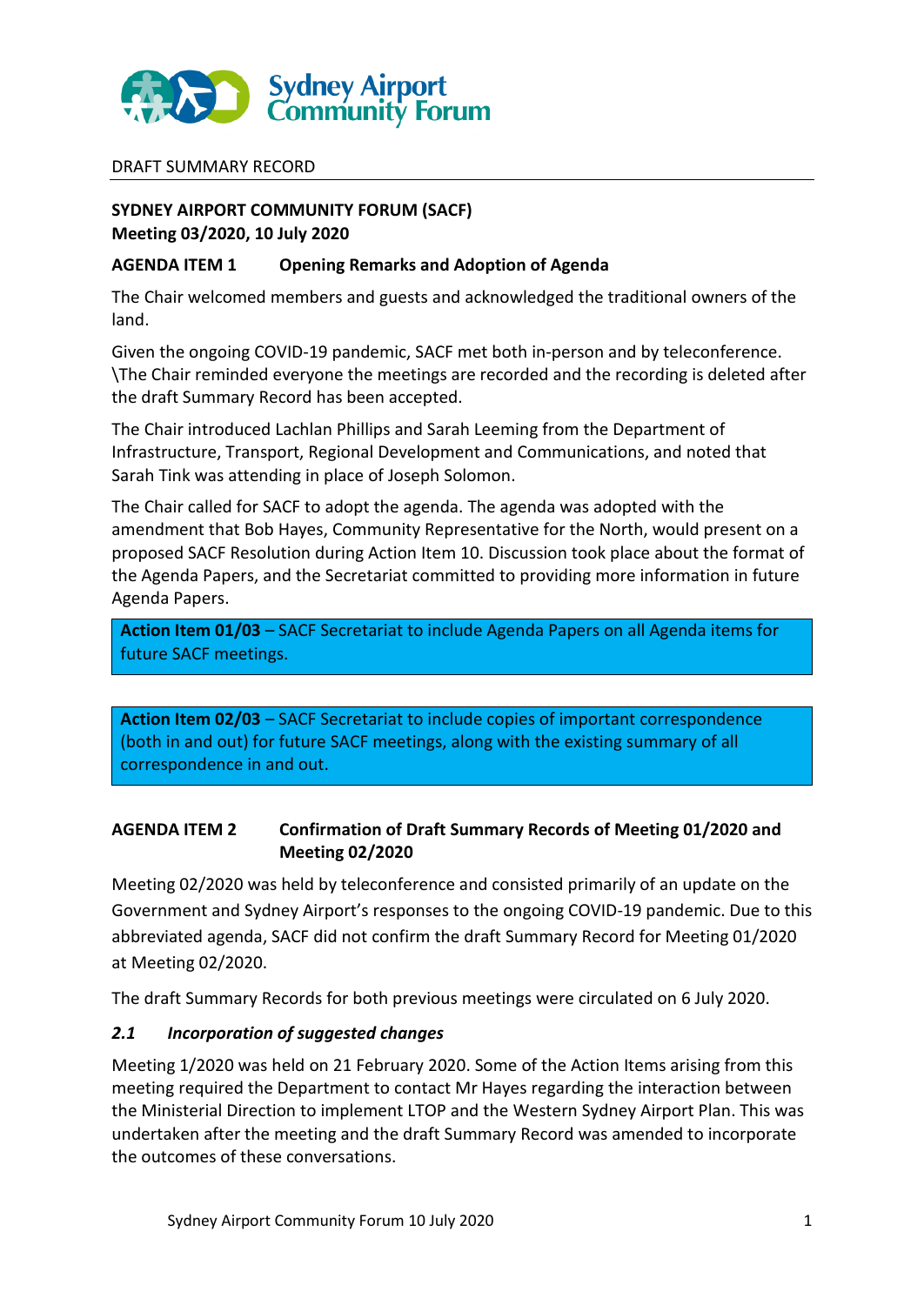

Meeting 2/2020 was held by teleconference on 8 May 2020. Subsequent to the circulation of the draft Summary Record, changes were proposed by John Clarke, representing the Member for Bennelong, and John Patterson, representing the Member for Heffron, which have been incorporated into the draft Summary Record.

The draft Summary Records for both meetings were accepted confirmed by the SACF membership and will be published online.

## *2.2 Action items arising from previous meetings*

All actions from Meeting 01/2020 had been completed before the meeting, except for Action Items 03/01, 04/01 and 05/01. The outstanding Action Items were presented on during the Meeting, aside from Action Item 03/01, which will be resolved out of session before the next meeting.

There were no Action Items raised during Meeting 02/2020.

# **AGENDA ITEM 3 Secretariat Update**

The SACF Secretariat provided an update on the correspondence received and sent since Meeting 01/2020. Some topics of note included:

- The reappointment of John Alexander OAM MP as Chair of SACF until 20 March 2022;
- The temporary use of Sydney Airport's east-west runway for aircraft parking;
- Sydney Airport freight dispensations; and
- Airservices Australia's draft Flight Path Design Principles. SACF's submission to the public consultation on this topic was provided to Airservices Australia on 7 July 2020 and will be uploaded on the SACF website.

The SACF Secretariat also committed to making available a full copy of the Long Term Operating Plan for Sydney Airport and Associated Airspace (LTOP) on the SACF website.

## **AGENDA ITEM 4 Community Question Time – Members of the Community**

Since Meeting 01/2020, the SACF Secretariat did not receive any questions from the community. The Chair reminded all members of the existence of Community Question Time, and reminded members they can refer anyone wishing to ask a question at SACF to the SACF Secretariat.

## **AGENDA ITEM 5 Sydney Airport Update**

Karen Halbert and Ted Plummer provided an overview of recent activities pertinent to Sydney Airport. Topics of note included:

- COVID-19 Pandemic Impacts: Movements, passenger numbers and overall activity at Sydney Airport have not changed significantly since Meeting 02/2020. International arrivals have been limited to 450 per day, with a maximum of 50 per flight, and all international passengers are immediately placed into quarantine. While there have been slight upticks in freight flights and domestic movements, the total number of movements is around 98% down from the same period in 2019.
- East-West Runway: This runway is still being used for aircraft parking.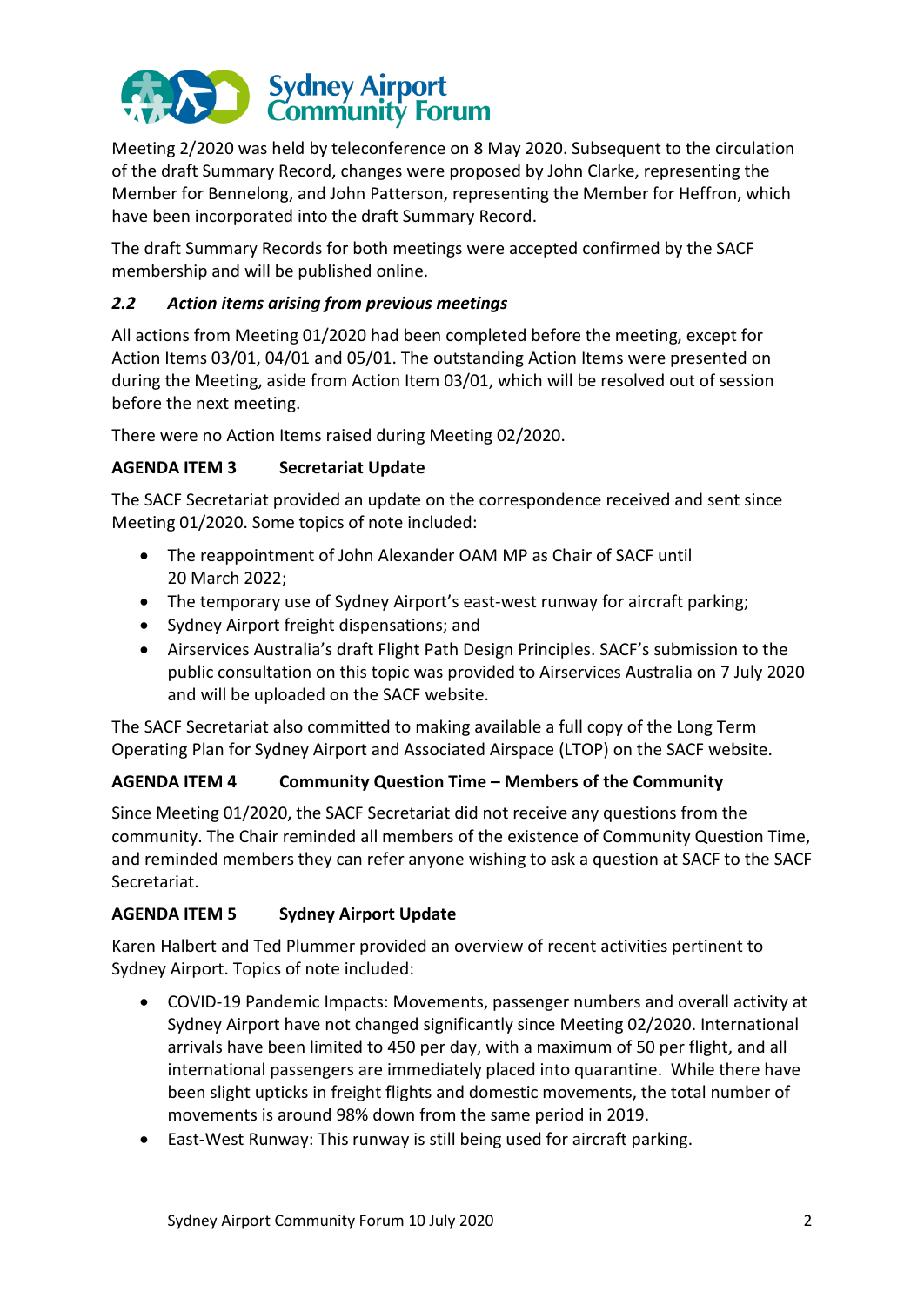

- Ground Transport Works: Sydney Airport is progressing with a number of ground transport works. The Sydney Gateway Project draft Major Development Plan is under assessment by both the Commonwealth and NSW Governments. The M8 is now open, and is already taking traffic away from the road networks around the airport.
- Exposure draft Minor Variation: The Department is currently assessing an exposure draft Minor Variation to the Ground Access Solution and Hotel Major Development Plan approved on 10 March 2015.
- Runway Resurfacing Project: Phase 1 of the project has been completed, and phase 2 is scheduled to begin in October. An out-of-session update will be provided for SACF membership in the near future.
- Consultation Strategy: Sydney Airport is currently updating its consultation strategy with a focus on deliberative engagement with local and affected communities.
- Other works: The Pier A Major Development Plan has been deferred until aviation demand picks up. The Northern Ponds aircraft parking bay works are ongoing. Sydney Airport is pleased with the outcome of the NSW Government and City of Sydney's new building height limitations.

A question was asked about the quarantine and social distancing measures for airline crew of international airlines. Sharen Annand, of the Board of Airline Representatives of Australia (BARA), advised all international airline crew are taken directly from the Terminal to the crew hotel and cannot leave until their next flight departs.

# **AGENDA ITEM 6 Airservices Australia Report**

Glenn Cox and Fiona Lawton provided an update from Airservices Australia. Key topics included:

- Air traffic remains very low, with Airservices expecting air traffic to reach 40% of domestic capacity by the end of the year.
- Website upgrades: End of financial year movement data will be available on the Airservices website shortly, along with an updated online complainant data portal and a general website upgrade.
	- o The Aircraft In Your Neighbourhood portal has been rolled out to encompass South East Queensland following its successful introduction in Sydney. The Sydney site has now been upgraded to include location-based and more granular data to better capture the human perception of overflight; as well as interactive maps of air traffic flows, tailored reports and a breakdown by airport.
- Flight Path Design Principles: Airservices' consultation on the draft Flight Path Design Principles (FPDP) received more than 3,400 visitors, with more than 92 submissions made. Airservices acknowledged the SACF submission and is reviewing and is reviewing it and all other submissions. Airservices will reply to all submissions.

Mr Clarke requested additional information on the new cone-of-area capture functionality of the Airservices website. Ms Lawton directed anyone with questions towards an educational video on the website, and committed to providing additional detail through the SACF Secretariat.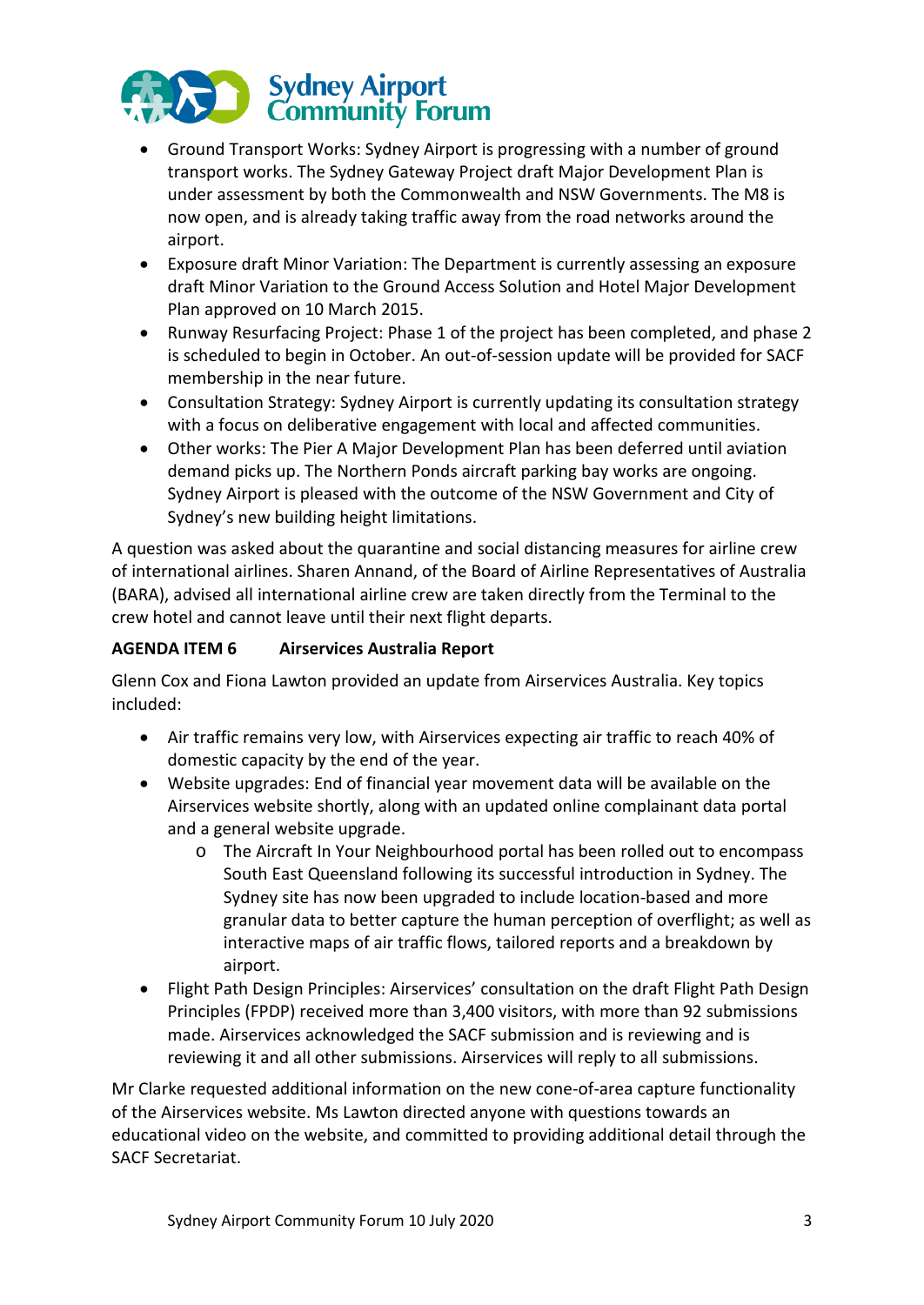# **Sydney Airport**<br>Community Forum

**Action Item 03/03** – Airservices Australia to provide additional information on the new functionality of the Airservices Australia *Aircraft In My Neighbourhood* web portal.

Ben Leeson, representing the Member for Kingsford-Smith, asked Airservices to follow up on a query for information on procedural improvements to avoid noise concentration over Maroubra. Airservices committed to respond as soon as possible.

**Action Item 04/03** – Airservices Australia to investigate the possibility of noise-sharing procedures to avoid the current concentration of flights over Maroubra (as originally requested in Action Item 01/02 from SACF Meeting 02/2019 and still outstanding). Airservices Australia to report back on this topic out-of-session, before the next SACF meeting.

Discussion followed regarding the draft FPDP. The SACF submission expressed several concerns with the version of the FPDP available for public consultation. The SACF submission argued:

- the FPDP deviates from the initial draft FPDP (circulated in January 2020), which were considered a good and reasonably balanced starting point for a set of principles that reflected the lessons learned with regards to flight paths and the impacts of aircraft noise pollution on the community;
- the focus on avoiding noise exposure to high-density residential areas should be broadened to all residential areas;
- the FPDP appears to ignore the principles of LTOP, especially as they relate to minimising and fairly sharing aircraft overflights and noise; and
- the FPDP should clearly acknowledge in writing that they do not apply to the operation of LTOP.

Airservices committed to continue to engage with SACF and with individual SACF members who had made individual submissions regarding on the FPDP. The SACF submission will be uploaded to the SACF website.

# **AGENDA ITEM 7 National Acoustic Laboratories (NAL) Review Study Update**

The Chair advised SACF that the US Federal Aviation Noise Study, the *Neighbourhood Environmental Survey*, has a target publication date of October 2020. The SACF Secretariat will circulate the report once it is published.

# **AGENDA ITEM 8 Implementation and Monitoring Committee (IMC) Report**

The Chair advised the IMC had not met since February 2020, and the next meeting had yet to be scheduled. Once IMC resumes meetings, SACF will be represented by Mr Clarke, Mr Hayes and Kevin Hill, the Community Representative for the South, who will then report back to SACF.

# **AGENDA ITEM 9 Department of Infrastructure, Transport, Regional Development and Communications Report**

Lachlan Phillips, acting Assistant Secretary of the Airports Branch, presented the Department's update. Key topics included: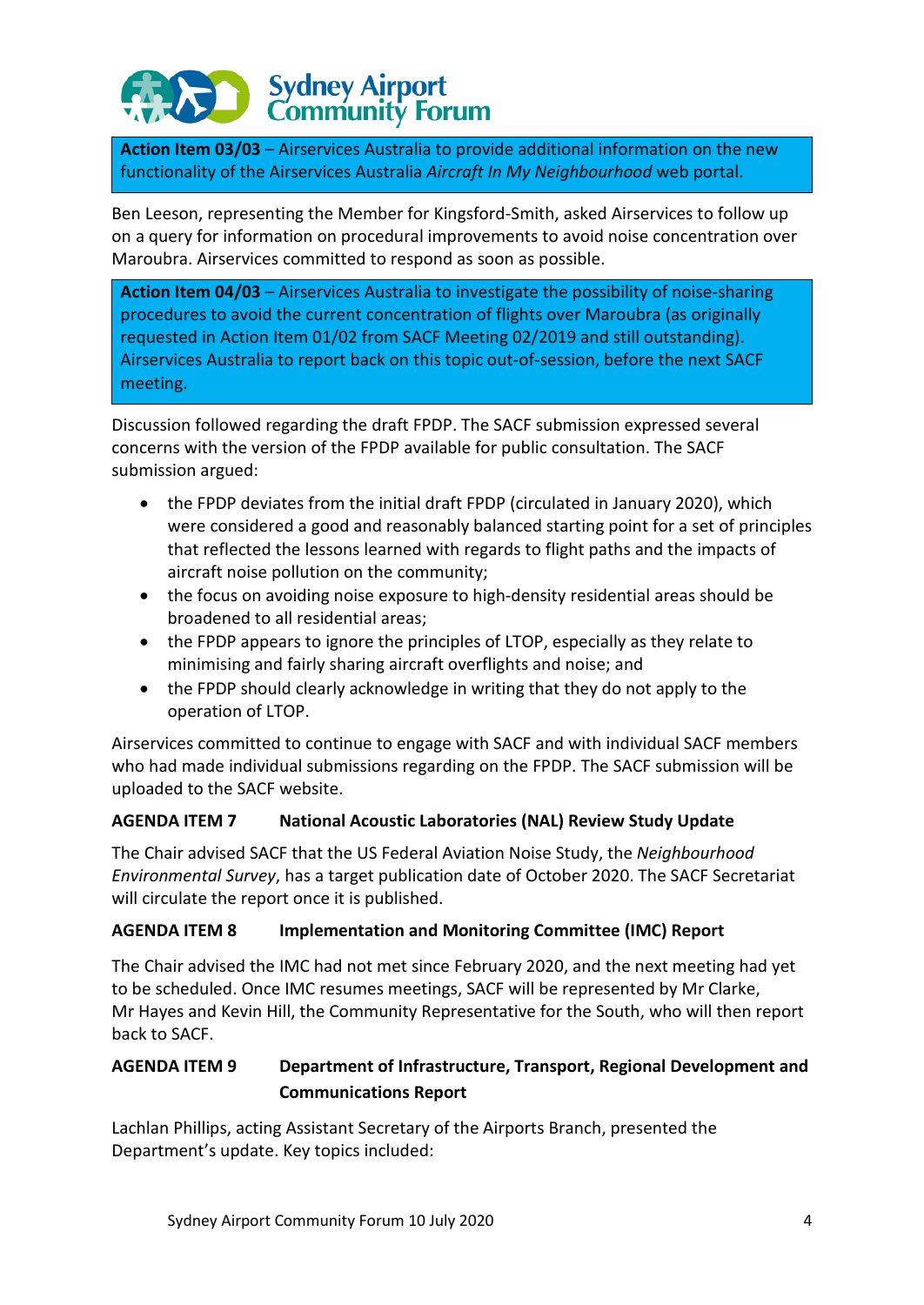

- Government Response to COVID-19: Mr Phillips updated SACF on the Government's evolving response to the ongoing COVID-19 pandemic. Information on the Government's response package can be found online at [www.australia.gov.au.](http://www.australia.gov.au/)
- Freight dispensations: Freight dispensations have been granted to allow for additional flights using Boeing 737 and BAE-146s during the curfew period, to help address the air freight shortfall caused by the reduced domestic air network.
- National Airports Safeguarding Group (NASAG): NASAG's last meeting was on 21 August 2019. At this meeting, the forward work program was finalised (including commitments to review Guidelines B, C and D), and the Implementation Review of the National Airports Safeguarding Framework (NASF) commenced shortly after the meeting. Both of these bodies of work are on hold due to the reallocation of resources to respond to the COVID-19 pandemic. General enquiries regarding the NASF can be made by email t[o safeguarding@infrastructure.gov.au.](mailto:safeguarding@infrastructure.gov.au)
- Regulation Sunsetting: The Department is undertaking a review of the legislative instruments under the *Airports Act 1996* and the *Sydney Airport Demand Management Act 1997*. This work, along with implementation of the Government response to the Productivity Commission Inquiry into the economic regulation of airports, was put on hold due to COVID-19. However, the Department has resumed its focus on these reforms. The Department aims to inform stakeholders of an indicative timeline for future consultation within the next few months.
- Curfew Dispensation Report: A copy of the curfew dispensation report for the period 1 January to 30 March 2020 was included in the agenda papers. Within this period, 36 curfew dispensations were granted. 38 business jet movements occurred during this period, and 115 movements were declared as emergencies.

At the request of the SACF membership, the Department agreed to notify SACF of any upcoming sunsetting regulations and opportunities for public consultation.

**Action Item 05/03** – The Department is to notify SACF of any upcoming sunsetting regulations and any opportunities for public consultation.

## **AGENDA ITEM 10 Western Sydney Airport Update**

Sarah Leeming, Assistant Secretary of the Department's Regulatory, Environmental and Stakeholder Engagement Branch, provided an update on the progress of the Western Sydney Airport (WSA):

- Project update: Since SACF was last briefed on WSA, a number of milestones have been accomplished:
	- o Earthworks are underway across the WSA site;
	- o The Terminal has been designed; and
	- o The WSA rail line has been announced.
- Staffing changes: Since SACF's last update, WSA Co has appointed Simon Hickey as its new CEO. Similarly, the Forum on Western Sydney Airport (FOWSA) has appointed a new Chair, with Lee de Winton replacing the outgoing Professor Peter Shergold AC as Chair of FOWSA.
- Airspace design:

Sydney Airport Community Forum 10 July 2020 5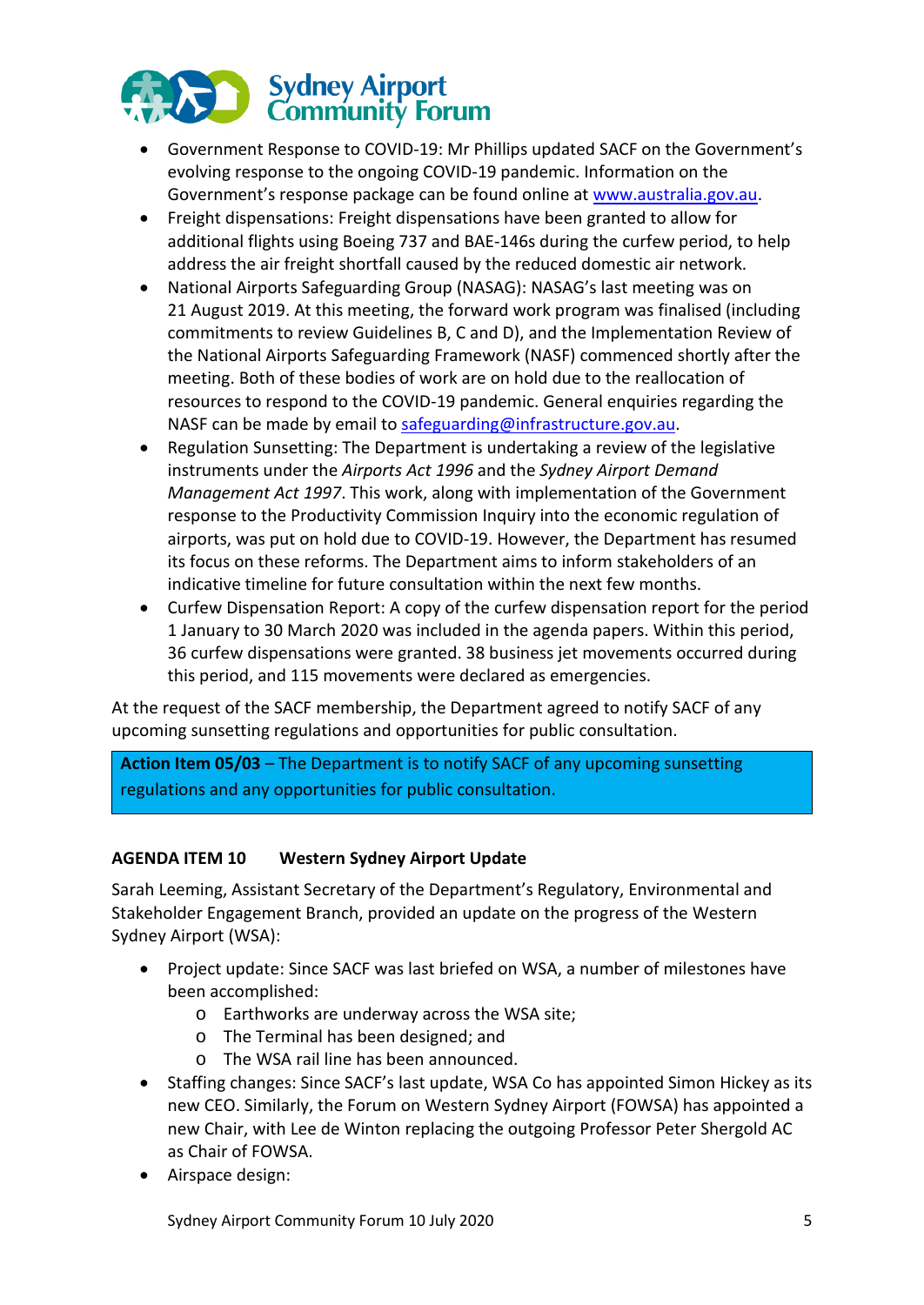

- o The airspace design process for WSA is due to be finalised in 2024, in accordance with the design principles outlined in the Western Sydney Airport Plan. The airspace design process is being led by the Department and Airservices, and will only encompass a single runway. Current designs are at a very early stage but will not include point-merge procedures.
- o Stakeholder engagement in this process is currently on pause due to the pandemic, and plans are in place for increased online consultation. Both FOWSA and the Expert Steering Group (ESG) are meeting virtually.
- o The WSA airspace design process will not change or impact upon the implementation of LTOP, either in its current state or future iterations. The WSA airspace design process will not change current noise-sharing measures in place at Sydney (Kingsford-Smith) Airport.

Discussion turned to the question of noise concentration vs. noise sharing in airspace and flightpath design. Ms Leeming noted the area surrounding WSA is protected from residential development, and the airspace design process is focusing on overflying unused or industrial areas. Adam Sutherland, also of the Department's Regulatory, Environmental and Stakeholder Engagement Branch, advised that the airspace design for WSA would avoid point-merge procedures and would use a number of different arrival and departure routes to avoid noise concentration.

Mr Hayes, with the Chair's permission, presented a short statement (**Attachment A**) and proposed a draft resolution for endorsement by SACF (**Attachment B**). The draft resolution called on the Chair of SACF to write to the Deputy Prime Minister to request SACF be given ex officio membership of the ESG, the body responsible for designing WSA's airspace and flightpaths.

Ms Annand objected to the proposed resolution on behalf of BARA, stating that the two airports were separate bodies with separate flightpaths and airspace and therefore the resolution was unnecessary. Mr Plummer, while not objecting to the proposed resolution, noted that Ms Leeming's presentation had confirmed that LTOP would not be impacted, and questioned whether the resolution was necessary.

The Chair noted engagement between SACF and ESG could only be of benefit to both bodies. The draft resolution was passed.

**Action Item 06/03** – The Chair of SACF is to write to the Deputy Prime Minister, the Hon Michael McCormack MP, Minister for Infrastructure, Transport and Regional Development, seeking the Chair's membership of the Expert Steering Group for the Western Sydney Airport.

#### **AGENDA ITEM 11 Other Business**

No other business was discussed.

#### **AGENDA ITEM 12 Date of Next Meeting**

The next meeting was scheduled for Friday 18 September 2020.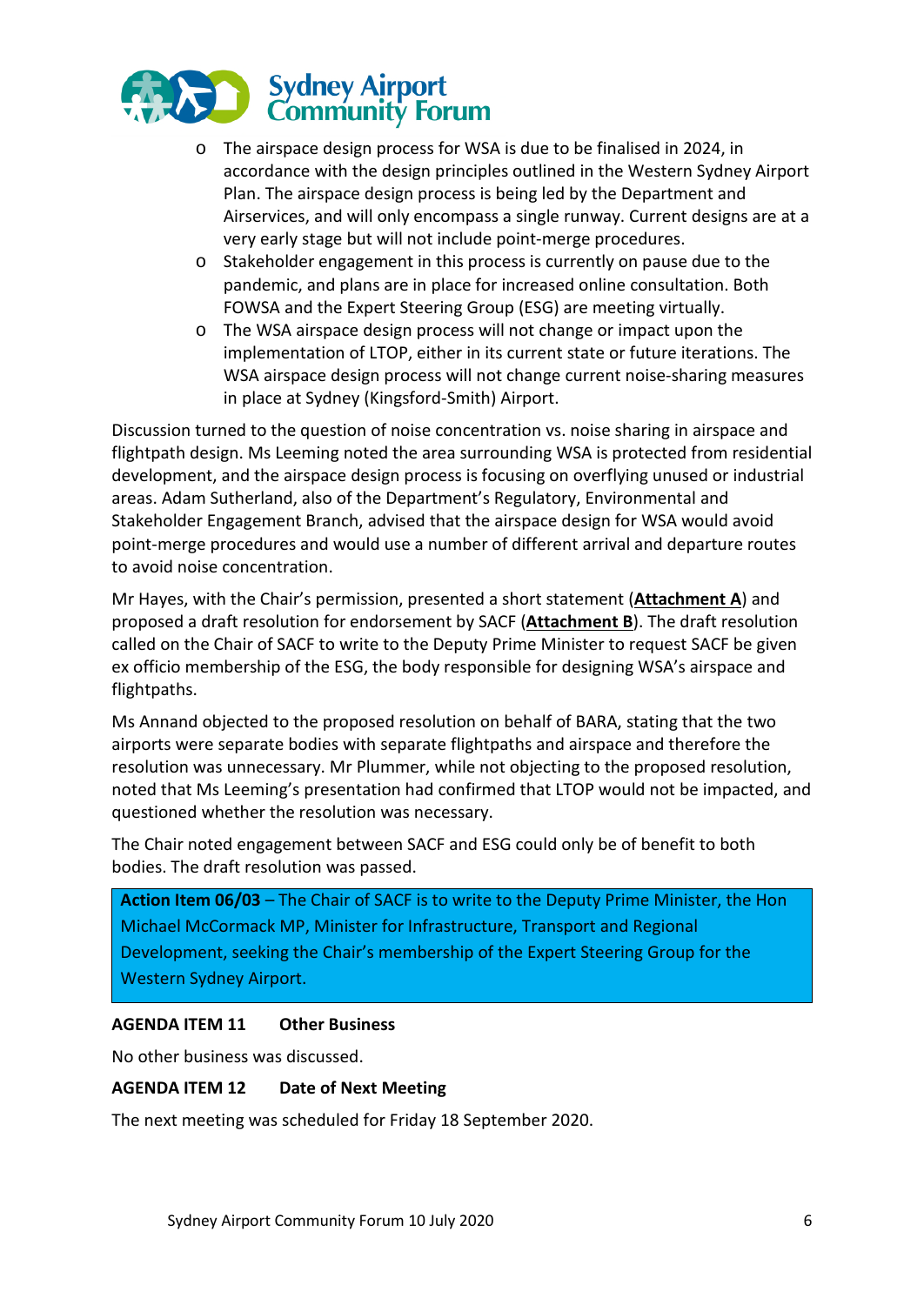

#### *ATTENDANCE*  **Members**

| J. | Alexander | Chair                                           |  |
|----|-----------|-------------------------------------------------|--|
| J. | Clarke    | Representing the Member for Bennelong           |  |
| S. | Heath     | Representing the Member for Grayndler           |  |
| В. | Leeson    | Representing the Member for Kingsford-Smith     |  |
| М. | Rohan     | Representing the Member for North Sydney        |  |
| Z. | Solomon   | Representing the Member for Summer Hill         |  |
| К. | Hill      | Community Representative for the South          |  |
| M. | Patrinos  | Community Representative for the West           |  |
| В. | Hayes     | Community Representative for the North          |  |
| К. | Welsh     | Representing the Inner West Council             |  |
| C. | Harley    | Representing the Bayside Council                |  |
| R. | Edney     | Virgin Australia                                |  |
| Τ. | Plummer   | Representing Sydney Airport Corporation Limited |  |

S. Annand Board of Airline Representatives of Australia

## **Department of Infrastructure, Transport, Regional Development and Communications**

- L. Phillips A/g Assistant Secretary, Airports Branch S. Tink Director, South West, ACT and NSW Airports Section
- A. Osborne SACF Secretariat, South West, ACT and NSW Airports Section
- S. Kabaha Policy Officer, South West, ACT and NSW Airports Section

## **Airservices Australia**

| G. | COX.   | Director of Operations (Sydney)     |
|----|--------|-------------------------------------|
|    | Lawton | <b>Community Engagement Manager</b> |

## **Observers and Presenters**

- K. Halbert Sydney Airport Corporation Limited K. Allcot Sydney Airport Corporation Limited
- J. Dennis Sydney Airport Corporation Limited
- F. Michel Observer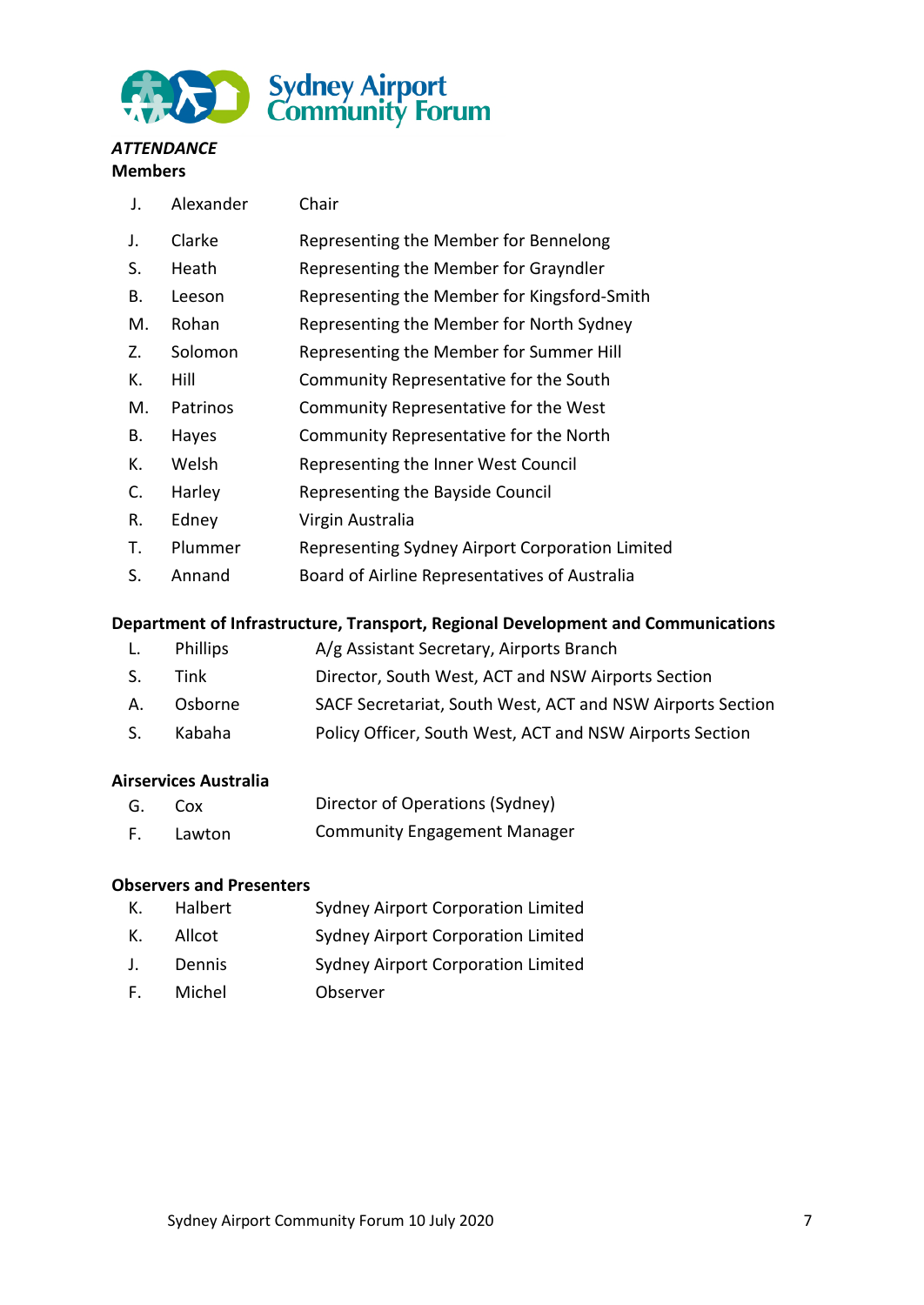

## **ATTACHMENT A PRESENTATION BY BOB HAYES, COMMUNITY REPRESENTATIVE FOR THE NORTH (AGENDA ITEM 10 REFERS)**

In summary, the background to the proposed motion is as follows:

- 1. The 1997 Ministerial Direction M94/97 is a Legislative Instrument, which is a current legal direction to Airservices Australia to progressively implement "The Long-Term Operating Plan for Sydney Airport and Associated Airspace" (LTOP).
- 2. The WSA Plan, by contrast, is not a Legislative Instrument.
- 3. LTOP applies to Sydney Airport and Associated Airspace (a circle 90 NM (167km) in diameter around Sydney Airport).
- 4. WSA is located well within that Sydney Airport's Associated Airspace (at a distance of only 45 km from Sydney Airport).
- 5. Clearly, it is imperative and unavoidable that WSA flight paths and airspace design must integrate with those of Sydney Airport for safety, noise, operational and efficiency reasons as well as avoidance of conflict and risk.
- 6. Legally, SACF must be consulted if WSA airspace design affects LTOP. The Ministerial Direction states that "Proposed changes to the elements of the Plan (LTOP) should be tested with the public through SACF before being implemented."
- 7. But consultation should not mean SACF being presented with a fait accompli for approval at the end of the design process without sufficient ongoing consultation and coordination. That could cause delays, wasted work and poor outcomes.
- 8. SACF needs to be part of (directly involved in) the WSA design process to:
	- ensure the overall integrity and intent of the Long-Term Operating Plan for Sydney (Kingsford Smith) Airport and Associated Airspace (LTOP) are met, as required by Ministerial Direction M94/97 (Legislative Instrument F2009B00158)
	- ensure the integration of WSA and Sydney Airport airspace design, and
	- facilitate the testing with the public through SACF of any proposed changes to elements of LTOP arising from WSA airspace design, as required by Ministerial Direction M94/97 (Legislative Instrument F2009B00158).
- 9. Accordingly, I am proposing a motion for SACF resolution that the Chair seeks membership of the WSA Expert Steering Group (ESG) from the portfolio minister Hon Michael McCormack, Deputy Prime Minister and Minister for Infrastructure, Transport and Regional Development.
- 10. If granted, it is recommended that the Chair would nominate a SACF representative with appropriate and sufficient knowledge, skills and experience to perform the role on the ESG.